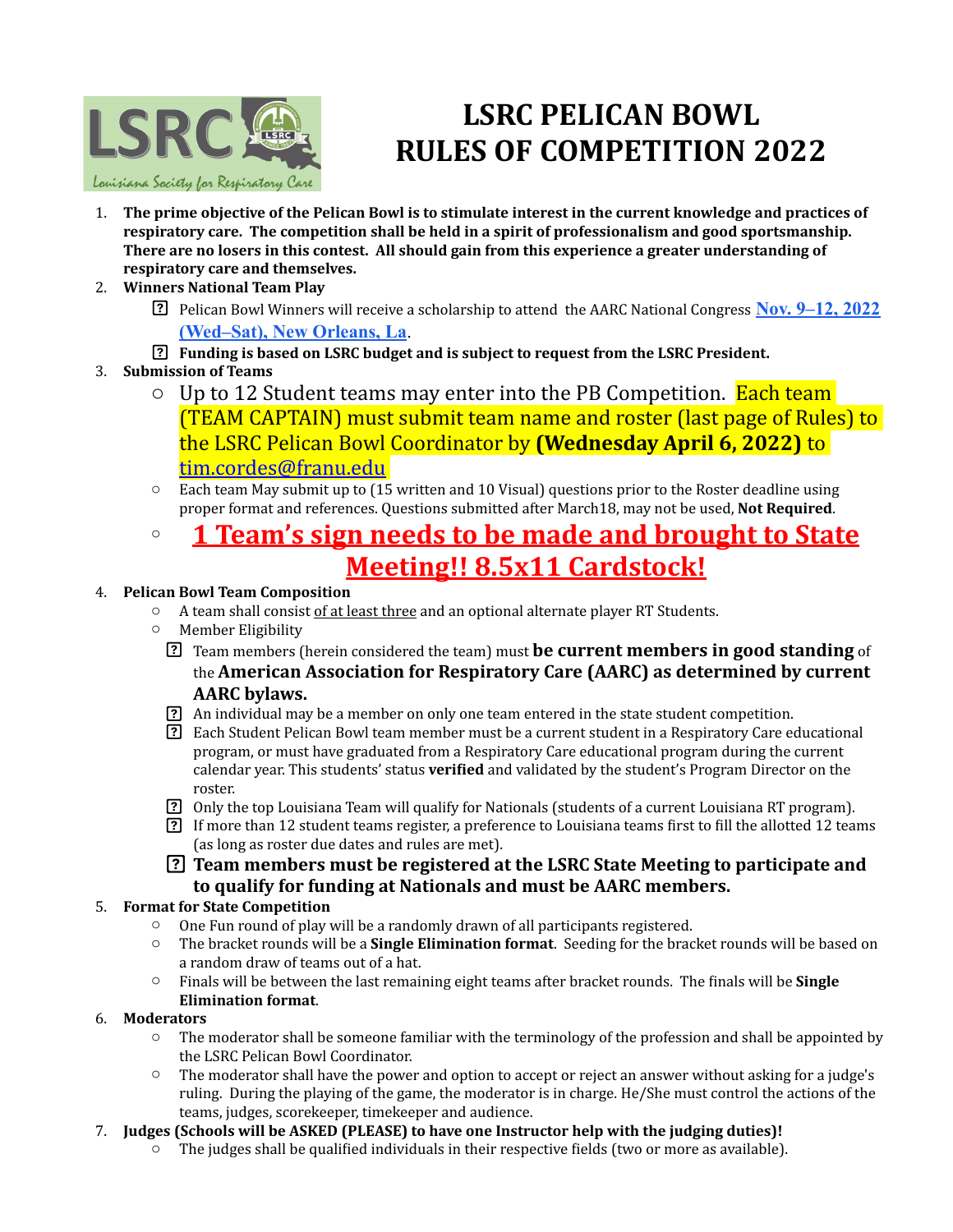- $\circ$  The judges shall not be directly related to team members involved in any individual contest.
- $\circ$  The judges impaneled for the competition shall rule on the response to any question when so desired by the moderator and indicate whether they accept or reject a team's answer. All decisions shall be final and not reviewable or reversible once the reading of the next question has started.
- $\circ$  Rotation for instructors should be as follows:
	- i. Any school/instructor not having a team playing should take on judging duties or at least offer assistance. Thank You!

#### 8. **The Competition**

- $\circ$  Fun and bracket rounds
	- **?** A game will consist of:
		- $\bullet$  Eight (8) minutes in length.
		- The team scoring the most points at the end of eight minutes is the winner of that game.
	- **[?]** When a team fails to take their seats within two minutes (RUNNING CLOCK) of the end of the previous game, they shall forfeit that game at the moderator's discretion (score will be  $1-0$ ).
- $\circ$  Semifinals and Finals
	- **?** The game will consist of:
		- Semifinals will be eight (8) minutes and Finals will be Ten (up to 10) minutes in length.
		- The team scoring the most points at the end of time is the winner of that game.
	- The winner of the championship game will be awarded first place. The loser of the championship game will be awarded second place, runners up.
	- The losers of the semifinal games will be tied for third place.
- The moderator shall signal the beginning of each game. The timekeeper shall time the length of play and announce the end of play. The scoreboard operator shall maintain a running score visible to all participants and audience. The primary scorekeeper will keep the running score via pencil/paper.
- $\circ$  During Play:
	- The moderator will ask the pre-selected questions, indicate the team that has responded first and await for the answer. He/She will judge the **first answer given** as to its correctness and if correct, indicate so to the scorekeepers.
	- The element of "Risk/ Reward" will exist throughout the entire game. If a team buzzes in to answer before the moderator has finished reading the question, the moderator will stop at that point in the question and indicate to that team that they are "At Risk". The team then has ten (10) seconds to begin an answer. Team members have the liberty to confer during this time. If the answer is correct, they are "Rewarded" with a point. If the answer is incorrect, a point will be deducted (a score of zero will remain). Then the moderator will turn to the opposing team, re-read the question and give that team ten (10) seconds to begin an answer. If that team is correct, they score a point. If they are incorrect, no loss of points occurs.
	- **2** A team will never be "At Risk" if they respond to a question after the moderator has finished reading it.
	- If they wish, each team, once per game, may use a lifeline called "Ask an Expert". This lifeline will become "Call your Posse" during the Finals competition.
	- **[?]** "Ask an Expert/Call your Posse" In preliminary competition, each team must submit the name of their "Expert" to the Sputum Bowl moderator prior to the start of each game. The team may choose whomever they wish except anyone, but any judge who is presiding during the round. When a team responds to a question and wishes to use the lifeline, they will announce to the moderator that they would like to ask their "**Expert".** The "**Expert"** must be readily available to join the team for the single question. The team will have a new 10 seconds total to begin an answer. "Risk/Reward" will apply when using your expert.
	- **[3]** In Finals competition, each team will compose up to 6 people for their posse prior to the evening's contest. The "Posse" will sit at the chairs reserved for them at the front of the room. The "Posse" will be responsible to answer the question without consultation with their team. "Risk/Reward" will apply when using your **"Posse".**
	- **[3]** During the final 2 minutes (Bonus/Penalty Phase) of each preliminary and final contest, the moderator will switch to the rapid question bank. The moderator will announce the transition. After the 2:00 minute mark, no slide questions will be asked nor will any "Ask an Expert/Call your Posse" lifelines be allowed.
	- **[?]** If a question is thrown out at any time during a game, the next question will be a toss-up, off the clock. Any team may answer a toss-up question.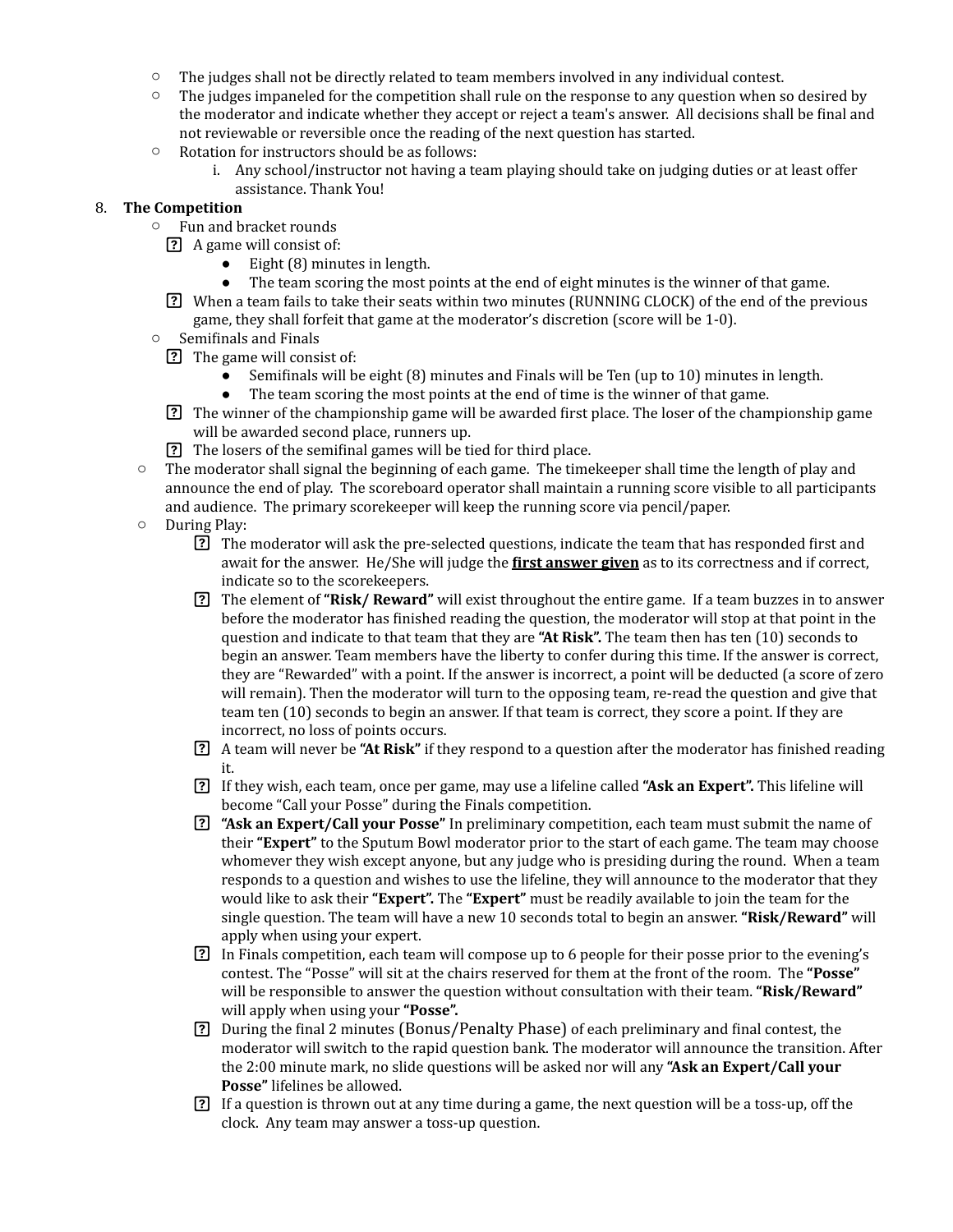- **[2]** If neither team responds to a question within ten seconds after the moderator has completed its reading, the question will be set aside and questioning will continue.
- Each correct answer to a question will have a value of one point.
- **P.** Bonus/Penalty Phase
	- i. There will be a **Bonus Phase** during the last two minutes of Preliminary and Finals.
	- ii. A team who buzzes in first with a correct answer will receive 2 points (bonus).
	- iii. A team that buzzes in first with an incorrect answer will have 1 point deducted (penalty).
	- iv. If the first team that buzzes in is incorrect, that team will lose a point and the second team will then receive an opportunity to answer the question. IF correct, the second team will earn 1 point. If incorrect, no points will be deducted.
- **3. Sudden Death Playoffs:** Tie games at the end of regulation play shall be resolved by a sudden death playoff. The first team to score two points shall be declared the winner. The penalty phase does not apply during such sudden death playoffs. **Risk/Reward"** will apply but not "Ask the Expert/Call your Posse" during the sudden death playoff.
- **a** Any question begun prior to the end of regulation play shall be completed in accordance with the above rules if either team has responded prior to the end of play. (Elapsed time to  $0:00$  as determined by the time/ scoreboard keeper.)

#### 9. **Electronics Systems**

- $\circ$  The device shall be constructed to provide the following:
	- **[?]** Hand switches for each contestant.
	- **P** Indicator system to show which team has responded first.
	- **The Thermechanism to time responses of 10 seconds for initial response and timer for 10 seconds when** the question is given to the opposing team.
	- Reset device for time keeper to reset system in preparation for the next question.
	- **The EXECUTE EXECUTE:** Time keeper shall be the person in control of the device and shall have a thorough working knowledge of the device.
- $\circ$  In the case of an electronic malfunction, any Pelican Bowl Committee member or judge shall immediately notify the moderator who will call time. The game clock shall be reset to the time when the malfunction was first noticed. The question in progress shall be thrown out. The moderator shall signal time in and begin with a new question. No points may be awarded on the question thrown out nor may they be deducted if in the penalty phase. Prior to restarting play the moderator shall make certain that all systems are operational and clear.
- **o** No recording devices of any kind will be permitted during contests (audio, video, or written), Please report any such attempts.
- 10. **Rules Modification:** The LSRC Pelican Bowl Coordinator/moderator may modify the rules without notice in a fair and unbiased way at his/her discretion in an effort to keep the contest in a well-organized manner.

#### 11. **Profession Conduct expected: It is established by the LSRC BOD that there will be no <u>consumption of alcohol during game play at the Teams tables!</u>**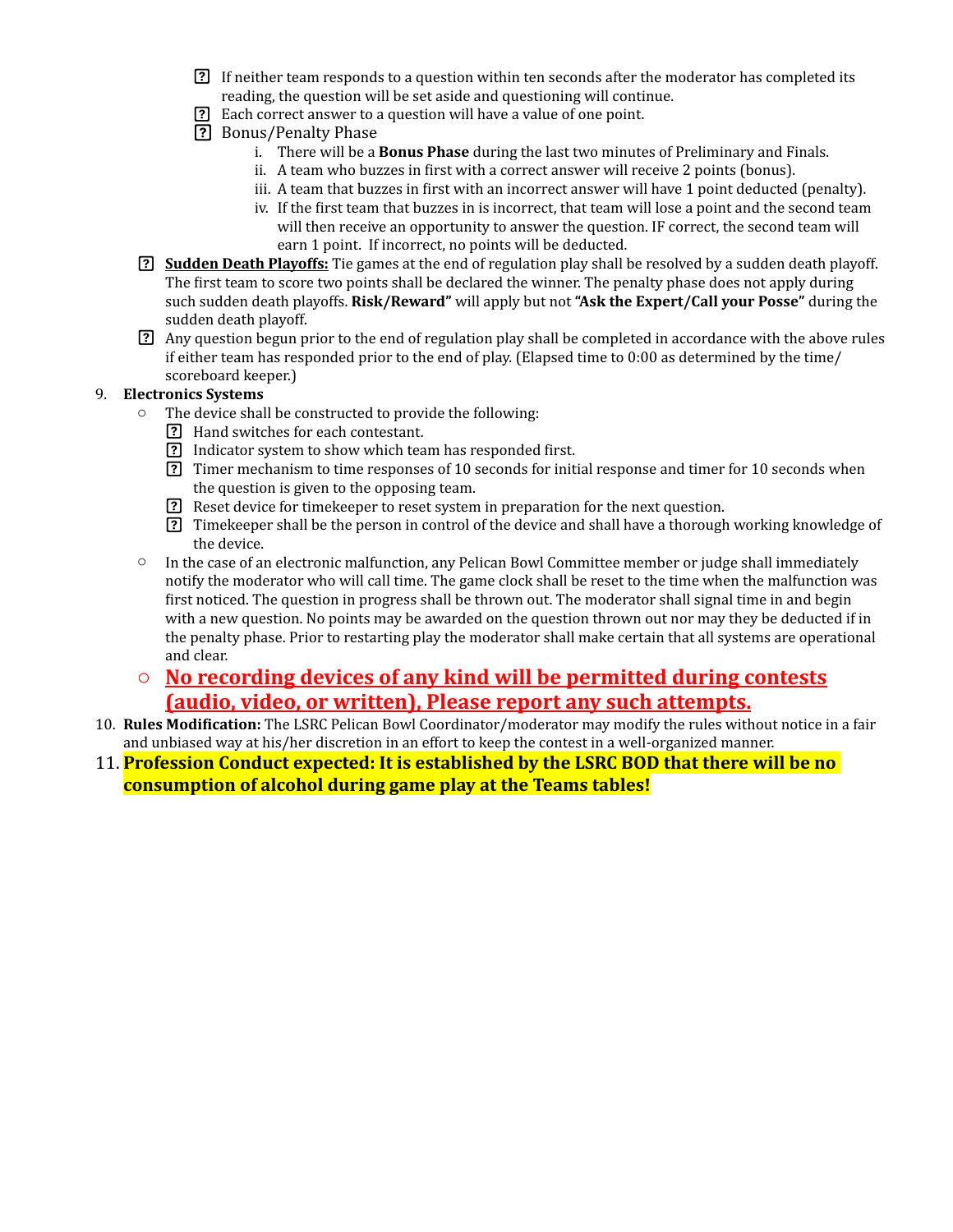# **Theory Examplex 2 needed: Feel free to draw or put pictures on it, 8.5 x 11 Only!!**



**PLEASE READ CAREFULLY** 2022 your team MAY (optional) submit up to 25 oral/written or visual type questions (questions not required, but team registration is required). The specifications are detailed in the following rules that follow. Each question should be referenced from the following text:

#### **AMERICAN ASSOCIATION FOR RESPIRATORY CARE**

2022 National Sputum Bowl Competition

Reference List

**American Association for Respiratory Care. Clinical Practice Guidelines. CPG's published through January 2016, available at http:// www.aarc.org.** 

**American Heart Association. Pediatric Advanced Life Support. 2015 Guidelines. https://eccguidelines.heart.org/index.php/circulation/ cpr-ecc-guidelines-2/part-11-pediatric-basic-life-support-and- cardiopulmonary-resuscitation-quality/?strue=1&id=2 American Heart Association. Advanced Cardiac Life Support. 2015 Guidelines. https://eccguidelines.heart.org/index.php/circulation/cpr-**

**ecc-guidelines-2/** 

**Cairo J.M. Mosby's Respiratory Care Equipment. 9th edition. Elsevier (Mosby – Elsevier) Company. 2014 Beachey, W. Respiratory Care Anatomy and Physiology: Foundations for Clinical Practice (3rd ed.). St. Louis, MO: Elsevier (2013).**  Buchbinder, S., & Shanks, K. Introduction to healthcare management. 3<sup>rd</sup> edition. Burlington, MA: Jones & Bartlett Publisher (2017). **Desjardins, T. and Burton, G. Clinical Manifestations and Assessment of Respiratory Disease. 7th edition. Elsevier (Mosby - Saunders) Company. 2016.** 

**Gardenhire, D. Rau's Respiratory Care Pharmacology. 9th edition. Elsevier (Mosby – Saunders) Company. 2015 Global Strategy for the Diagnosis, Management and Prevention of COPD, Global Initiative for Chronic Obstructive Lung Disease (GOLD) 2017. http//goldCOPD.org** 

**Guidelines for the Diagnosis and Management of Asthma, Summary Report 2007. National Asthma Education and Prevention Program, Expert Panel Report 3.http://www.nhlbi.nih.gov/guidelines/asthma/asthsumm.pdf** 

Hess, D. R., et al. Respiratory Care Principles and Practice. 3<sup>rd</sup> edition. Jones and Bartlett. 2015.

**Heuer, A.J. & Scanlan, C. L. Clinical Assessment in Respiratory Care. 7th edition. Elsevier (Mosby – Saunders) Company. 2014.** 

**Kacmarek, R., et al. The Essentials of Respiratory Care. 4th edition. Elsevier (Mosby – Saunders) Company. 2005** 

Kacmarek, R., Stoller, J., & Heuer, A. *Egan's Fundamentals of Respiratory Care* (11<sup>th</sup> ed.). St. Louis, MO: Mosby (2017).

**Malley, W.J. Clinical Blood Gases: Assessment and Intervention. 2nd edition. Elsevier (Mosby – Saunders) Company. 2005.** 

**Oakes, D.F. Oakes' Practitioner's Pocket Guide to Respiratory Care. 9th edition. Health Educator Publications Inc. 2016** 

Pilbeam, S. Mechanical Ventilation. 6<sup>th</sup> edition. Elsevier (Mosby – Saunders) Company 2016.

**Respiratory Care. The Official Journal of the American Association for Respiratory Care. July 2012 through June 2017. Walsh, B., et al. Perinatal and Pediatric Respiratory Care 4th edition, Elsevier (Mosby – Saunders) Company. 2015.**

#### **Questions must be received by April 6, 2022.**

- Each team/school entering the competition MAY (not required) submit up to 15 oral/written and 10 visual type questions (or any combination).
- Upon Request, the Pelican Bowl Coordinator will send an example of the slide type (PowerPoint slide). Just copy it multiple times and change the words to fit your new question and the format of information. Do not forget the answer, reference, and page. **Request made at lim.cordes@franu.edu**

Ouestions used in competition will be of both the traditional oral/written and visual types. They will be reviewed and selected by the Pelican Bowl Coordinator/moderator prior to competition. (Submitted questions are not guaranteed to be used).

- The questions will represent the level of didactic and clinical proficiency the respiratory care practitioner is expected to possess.
- The questions will not be of either the true/false or multiple-choice format.
- The questions will be referenced to the list specified.

#### **QUESTION CATEGORIES**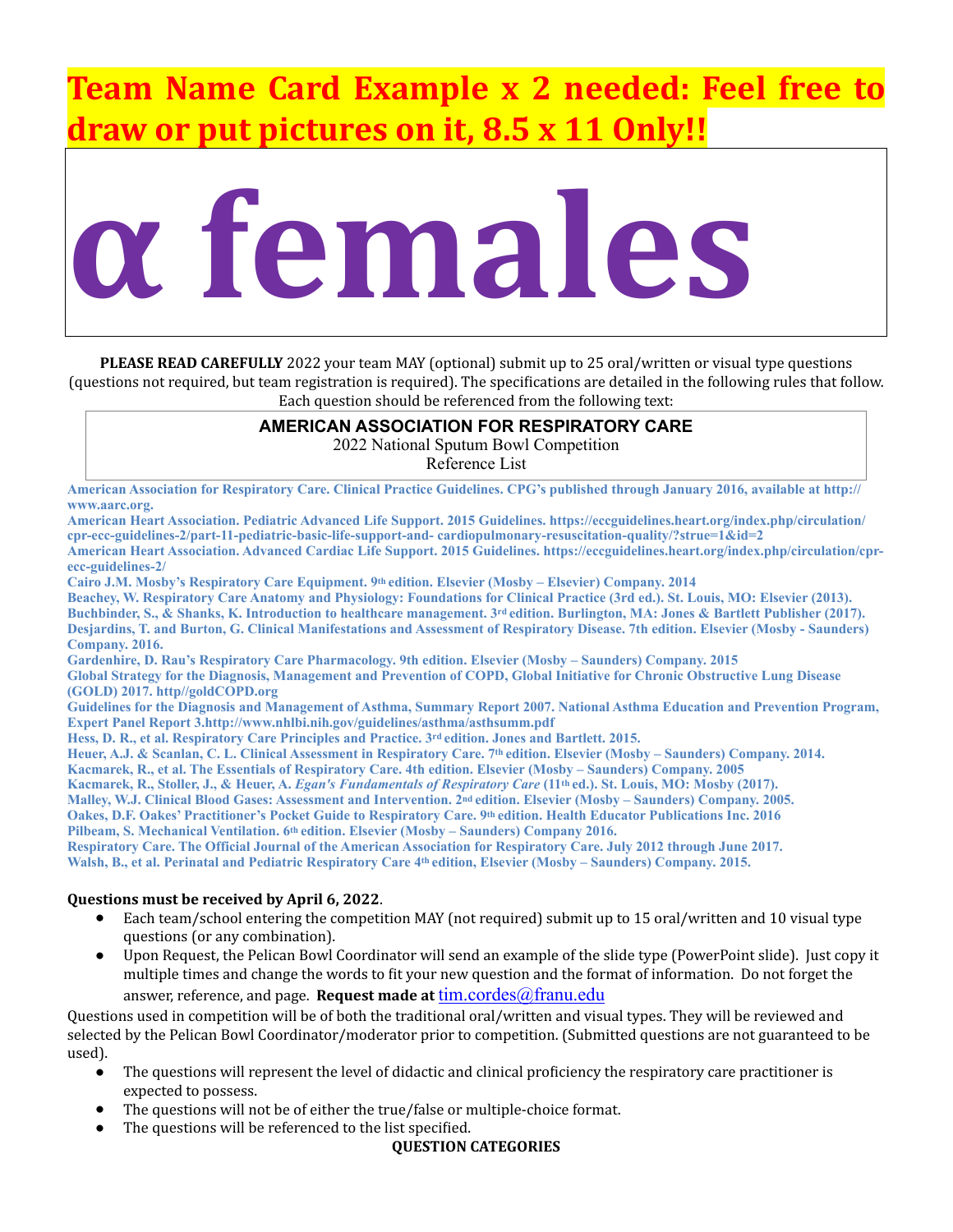One question is to be submitted from each of the 17 categories. Only one question per slide, please. **NOTE: You are asked to provide new, intriguing questions that are a challenging, which no other** team would consider writing, but still at a student's level of knowledge.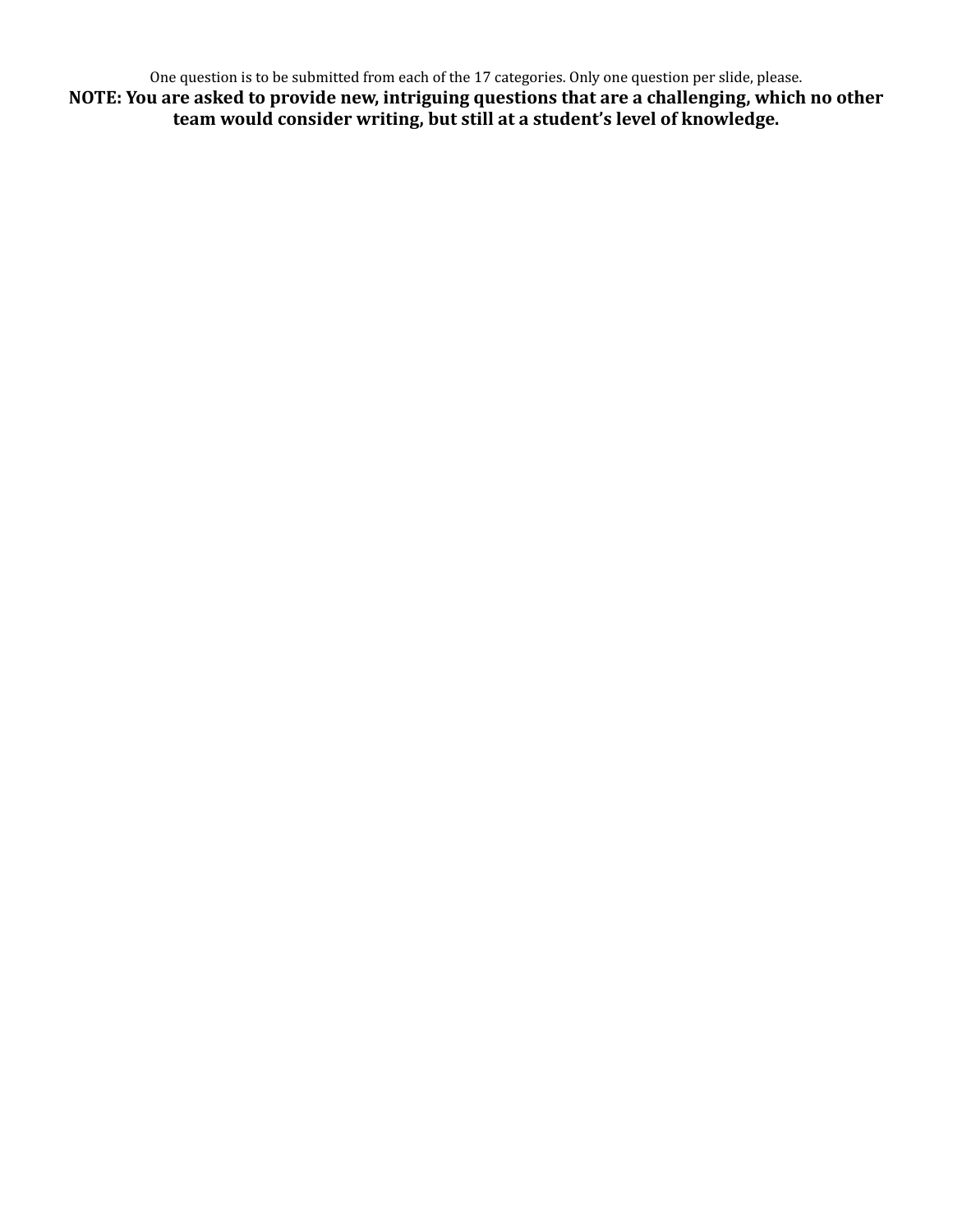Acute/Critical Care Airway Management Anatomy and Physiology Cardiopulmonary Rehab Chemistry/Physics Diagnostics Gas Therapy History Humidity/Aerosol Management 

Mechanical Ventilation Microbiology Neonatal/Pediatrics Pathology Pharmacology Patient Assessment Bronchial Hygiene Home Care/Long Term Care



**LSRC STUDENT TEAM PELICAN BOWL COMPETITION TEAM ROSTER 2022**

*\*Each Team Roster should be E-mailed by the TEAM CAPTAIN and should have an AARC number.*